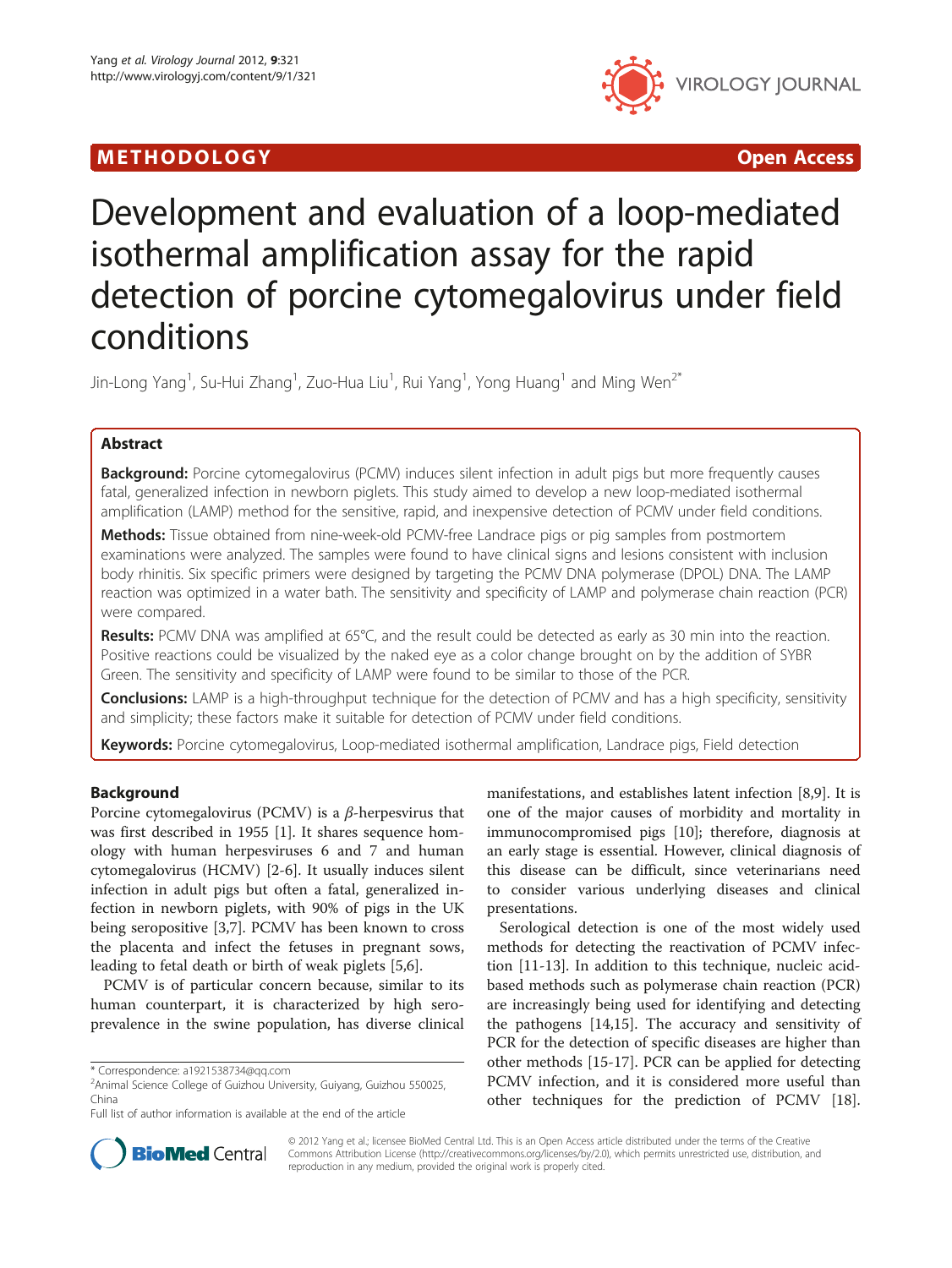Although PCMV can be effectively and accurately detected in a laboratory setting using these procedures, these methods are time-consuming, laborious and require expensive equipment, rendering them unfavorable for wide-scale use or for use under field conditions. In Japan, the PCR method is not widely used in clinical practice for PCMV detection due to the higher costs involved in this technique, as compared to the serological detection method [\[19](#page-6-0)]. Therefore, a simple, rapid, sensitive, economical and practical method is required for the detection of PCMV [\[20\]](#page-6-0).

Loop-mediated isothermal amplification (LAMP) is a DNA amplification method that was recently developed as a low-cost alternative for the detection of certain diseases. LAMP is a rapid and simple method of specific nucleic acid amplification that can be carried out within an hour [\[21,22\]](#page-6-0). Only a simple incubator is required for the LAMP technique [\[21](#page-6-0)]. At the end of the reaction, the presence or absence of target DNA is visually judged by change in color after the addition of SYBR Green I to the reaction mixture, or by the appearance of a white magnesium pyrophosphate precipitate; thus, differentiating positive from negative results is relatively easy [[23,24\]](#page-6-0). It also allows for a high degree of specificity in the detection of specific pathogens. Since it only requires simple equipment, DNA detection with this technique is cost-effective. This method has previously been applied for the simple and real-time detection of specific pathogens such as enteroviruses [[25,26\]](#page-6-0) and Trypanosoma brucei gambiense [[27\]](#page-6-0).

Currently, LAMP is used in developing countries for the rapid detection of certain pathogens; however, to the best of our knowledge, no study has investigated the application of LAMP for detecting PCMV. Therefore, we aimed to optimize LAMP with the DNA polymerase (DPOL) target sequence from PCMV strain OF-1 for the simple, rapid, cost-effective and sensitive detection of PCMV under field conditions.

## Methods

#### DNA preparation

Ten 9-week-old PCMV-free Landrace pigs were purchased from the Experimental Animal Center (Chongqing Medical University, China). All animal care and study protocols were approved by the Animal Studies Committee of Chongqing, China (Certificate Number 2007–0001). Five of these pigs were orally administered a virulent PCMV strain (laboratory-adapted strain, No. 100218; Research Center of Pig Diseases, Chongqing Academy of Animal Science, China), using 0.1 mL of  $10^3$  LD<sub>50</sub> per pig. The remaining five pigs were orally administered an equal volume of water as the control. Three pigs from each group were sacrificed 48 h post-infection, and their spleen and liver were aseptically removed and stored immediately in 1.5 mL labeled snap-cap tubes. Crude DNA was obtained by boiling: approximately 50 mg of tissue was homogenized in 500 μL of 1% sodium dodecyl sulfate (SDS) in 100 mM Tris–HCl (pH 8.0), boiled for 10 min, and centrifuged at  $10,000 g$  for 5 min. The supernatant was transferred to a new tube and used immediately [\[28,29\]](#page-6-0).

#### Preparation of standard DNA template

Briefly, PCMV-infected cells were harvested by centrifugation. The pellets were processed using a DNA extraction kit (Tiangen Biotech, Beijing, China) according to the manufacturer's recommendations. The genomic DNA pellet was resuspended in 50 μL TE buffer (pH 8.0) [\[30\]](#page-6-0).

The DNA concentration was determined using a spectrophotometer (Bio-Rad Smartspec-3000; Bio-Rad Laboratories, Hercules, CA, USA) according to the manufacturer's instructions. On the basis of the molecular weight, the standard DNA copy number was calculated using the equations described by Ke et al. [\[31](#page-6-0)]. The standard DNA was diluted, divided into aliquots, and stored at −20°C until analysis [[28\]](#page-6-0).

#### Design of LAMP primers

Six specific LAMP primers were designed to detect PCMV DNA. A specific define (DPOL) within the PCMV gene (Genbank Accession No. AF268041.2) was selected as the target for LAMP. The LAMP primers were designed with the Primer Explorer V4 program (<http://primerexplorer.jp>). The sequences and locations of the primers are shown in Table [1.](#page-2-0)

#### Optimization of the LAMP reaction

A LAMP amplification kit (Eiken Chemical Co. Ltd., Tokyo, Japan) was used for the LAMP reaction. The reaction was prepared according to the manufacturer's instructions in a total volume of 25 μL. The final primer concentrations used were described by Yang et al. [\[32](#page-6-0)]. The reaction time was optimized by incubating the mixture for 10, 20, 30, 40, 50 or 60 min at a pre-determined temperature (65°C). The reaction temperature was optimized by incubating the mixture at 58, 59, 60, 61, 62, 63, 64 or 65°C for a pre-determined time (60 min). The reaction was terminated by heating at 85°C for 2 min. The LAMP products (5 μL) were electrophoresed on 2% agarose gels and stained with ethidium bromide to determine the optimal reaction conditions.

#### Visual observation of LAMP products

Amplified DNA could be visualized as white turbidity of the LAMP reaction mixture as a result of magnesium pyrophosphate, which is a by-product of the reaction. The LAMP amplicons in the reaction tube were visually detected after the addition of 1.0 μL of original SYBR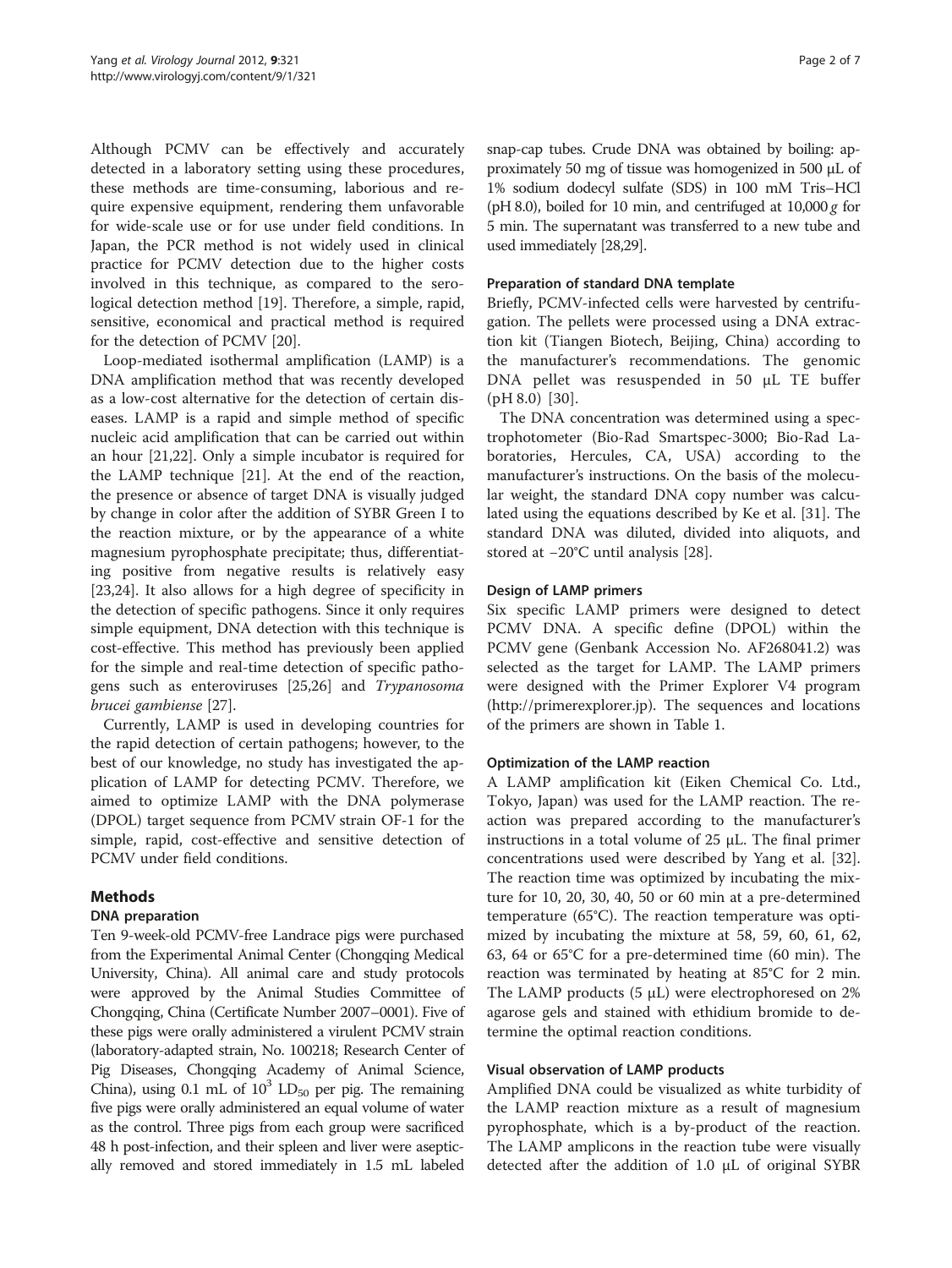<span id="page-2-0"></span>Table 1 Primers used for LAMP

| Primer         | Type                         | Length                       | Seauence                                                |
|----------------|------------------------------|------------------------------|---------------------------------------------------------|
| F <sub>3</sub> | Forward outer                | $18-nt$                      | 5'- TATCTGGTTCTGGCGGAC -3'                              |
| B <sub>3</sub> | Backward outer               | $23-nt$                      | 5'- AGCATATITCTCTITCTAGTCTC -3'                         |
| <b>FIP</b>     | Forward inner $(F1c + F2)$   | 46-mer(F1c:25-nt, F2:21-nt)  | 5'- TAGCAGATGCTTCCATATGGTAATT-GGGCAGATATTGTATACAGGA -3' |
| <b>BIP</b>     | Backward inner( $B1c + B2$ ) | 43-mer (B1c:22-nt, B2:21-nt) | 5'- TTCTAAGTTGGCCTACTTGCCC-ATGAAGGATACACGTGAACAC -3'    |
| LF.            | Loop Forward                 | $23-nt$                      | 5'- ACAACTCCTTAACGATCACCGAA -3'                         |
| LB             | Loop Backward                | $25-nt$                      | 5'-ATCAGGAAGGTGATAAATGATGGAC -3'                        |

Green I (1,000× dilution; Molecular Probes, Sigma-Aldrich Corporation, St. Louis, MO USA). The color of the solution changed from light orange to green in the presence of the LAMP amplicons, whereas the color of the samples without amplicons did not change. The white turbidity in the reaction mixture was also inspected prior to the addition of SYBR Green I. The reaction mixture  $(5 \mu L)$  was loaded and run on 2% agarose gel, stained with ethidium bromide, and visualized by ultraviolet (UV) transillumination. A charge-coupled device camera (TILL Photonics LLC, Martinsreid, Germany) was used to photograph the results [\[28](#page-6-0)].

#### PCR detection

The target sequences were amplified by the ABI Ampli-Taq Gold DNA polymerase system with a 96-well thermal cycler (Veriti FAST 96-well; Bio-Rad Corp., Hercules, CA, USA). The assay was carried out according to the method of Hamel et al. [[15\]](#page-6-0), and a 780 bp target sequence was amplified.

## Specificity and sensitivity of LAMP

The specificity of LAMP was tested using standard DNA templates and templates from other beta herpesviruses, namely, human herpesvirus 6 (HHV-6), HHV-7, and HCMV (Strains were purchased from the National Center for Medical Culture Collection, China). The reaction was performed at 65°C for 60 min. PCR was carried out as described for the control assay.

Tenfold serial dilutions  $(1 \times 10^3$  to  $1 \times 10^{-1}$  copies/ $\mu$ L) of standard DNA were used to determine the detection limit of the assay, and 1 μL of each dilution was used for the LAMP assay. The reactions were performed at 65°C for 60 min, and the results of this assay were compared with the PCR results.

## Application of LAMP to detect PCMV in animal tissues

To evaluate the optimal conditions for the detection of PCMV via LAMP, total DNA was extracted from the spleen and liver of experimentally infected pigs at 48 h post-infection. Twenty tissue samples obtained by postmortem examinations of the pigs showed the clinical signs and lesions consistent with inclusion body rhinitis; these samples were also analyzed by LAMP and PCR.

## Results

#### Optimal conditions for LAMP reaction

We determined the optimal temperature and time for the LAMP reaction for the detection of PCMV. Amplicons were formed at 60, 61, 62, 63, 64 and 65°C, but the clearest products were obtained at 63, 64 and 65°C (Figure [1A\)](#page-3-0); the efficiencies of the LAMP reaction at these three temperatures were identical. Meanwhile, LAMP products were detected in the reaction mixture at 65°C within as little as 30 min (Figure [1B](#page-3-0)). Although well-formed bands could be detected within as early as 30 min, the optimum reaction time at 63–65°C was determined as 40 min to ensure the detection of templates at a lower concentration.

## Specificity and sensitivity of LAMP

The specificity of LAMP and PCR was examined for the detection of DNA templates extracted from the four viruses tested (HHV-6, HHV-7, HCMV, and PCMV); however, only PCMV templates tested positive (Figure [2A](#page-3-0)). The PCR results (Figure [2B](#page-3-0)) correlated well with those obtained by LAMP. These results indicate that the specificity of the LAMP for the detection of PCMV was similar to that of the PCR assay.

Furthermore, the detection limits of LAMP and PCR, which were determined using standard DNA templates, were found to be similar (Figure [3\)](#page-4-0). Thus, both these methods showed a similar sensitivity in terms of the detection limit.

## Visual detection of LAMP products

No white turbidity was observed in the reaction mixtures containing  $1.0 \times 10^{-1}$  to  $1.0 \times 10^{1}$  copies/µL of standard DNA templates, but white turbidity could be observed in the reaction mixtures containing  $1.0 \times 10^2$  to  $1.0 \times 10^3$  copies/µL (Figure [4A](#page-4-0)). As shown in Figure [4B](#page-4-0), the solution color changed from orange to green from  $1.0 \times 10^{1}$  to  $1.0 \times 10^{3}$  copies/ $\mu$ L of standard DNA template/μL, but not for  $1.0 \times 10^{-1}$  to  $1.0 \times 10^{0}$  copies/μL. Therefore, the LAMP detection limit was  $1.0 \times 10^{2}$  copies/ $\mu$ L with respect to the formation of white turbidity, and 10 copies with SYBR Green I. Thus, the color-change method is 10 times more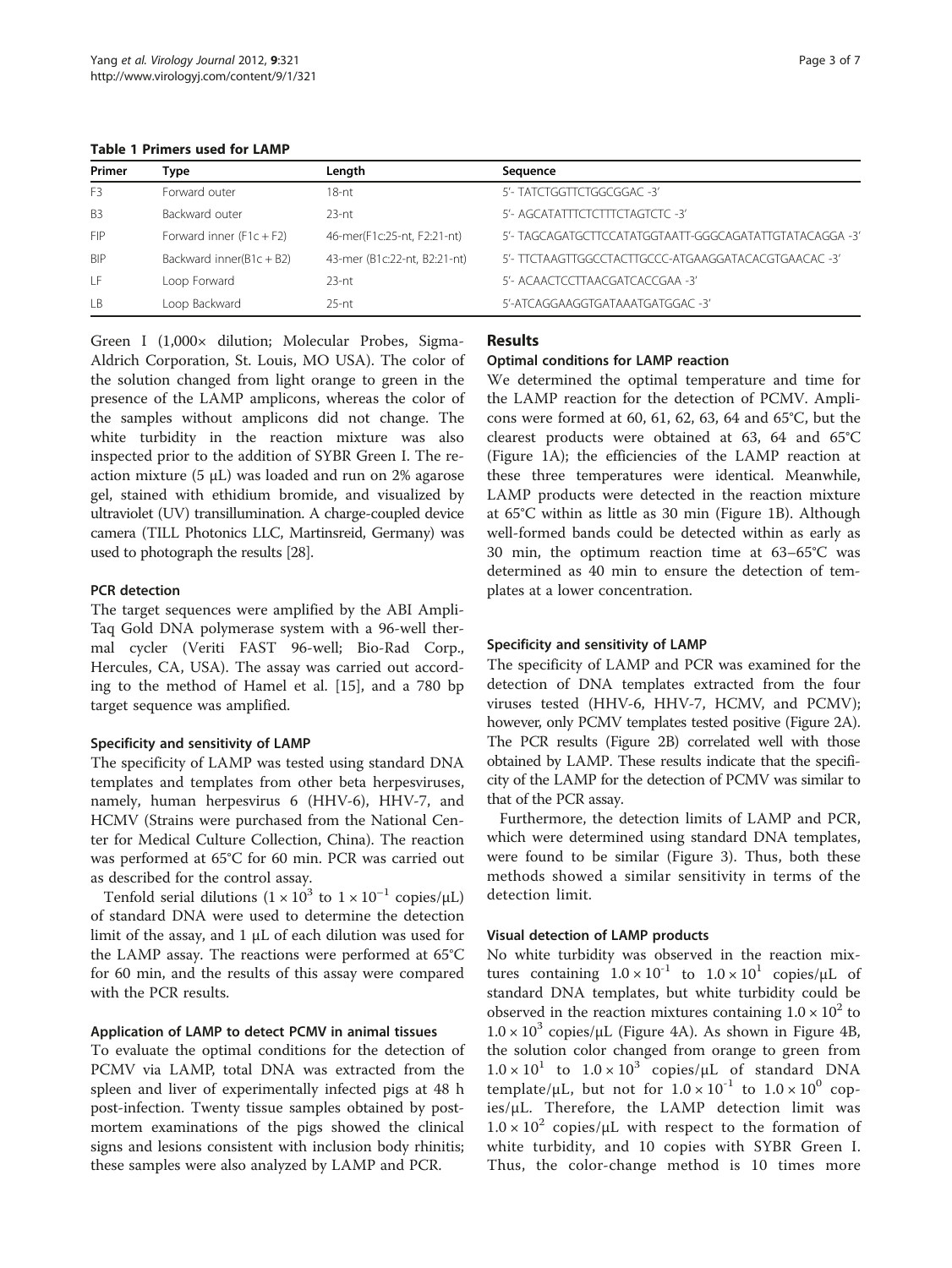<span id="page-3-0"></span>

sensitive than the visual observation method for the detection of amplification products.

#### Application of the LAMP assay for PCMV detection

The application of the LAMP assay was evaluated by analyzing PCMV-infected pig tissues. DNA extracted by the tissue-boiling method showed a typical ladder pattern (Figure [5](#page-4-0)). The spleen and liver samples tested positive for PCMV. The twenty pig tissue samples obtained by postmortem examination, which exhibited the clinical signs and lesions consistent with inclusion body rhinitis, were analyzed using LAMP and PCR. Of these, 18 tested positive and 2 tested negative in both the PCR and LAMP assays. Results from both LAMP and PCR were consistent (Figure [5\)](#page-4-0).

#### **Discussion**

Since prevention and early detection are the most logical strategies for pathogen control, the most effective method of disease control is routine screening for pathogens [\[33](#page-6-0)]. Sensitive and rapid methods are required for the detection of PCMV under field conditions. However, thus far, there is no practical, simple and rapid method for the diagnosis of PCMV under field conditions.

The detection of PCMV DNA is often performed using PCR-based assays, and the majority of these assays are developed in-house. The individual laboratory determines the performance, verification and validation of such assays. As a result, these assays may vary with regard to specimen type, target DNA, nucleic acid extraction method, or detection method. There is a need for a standardized assay to detect PCMV DNA that can be

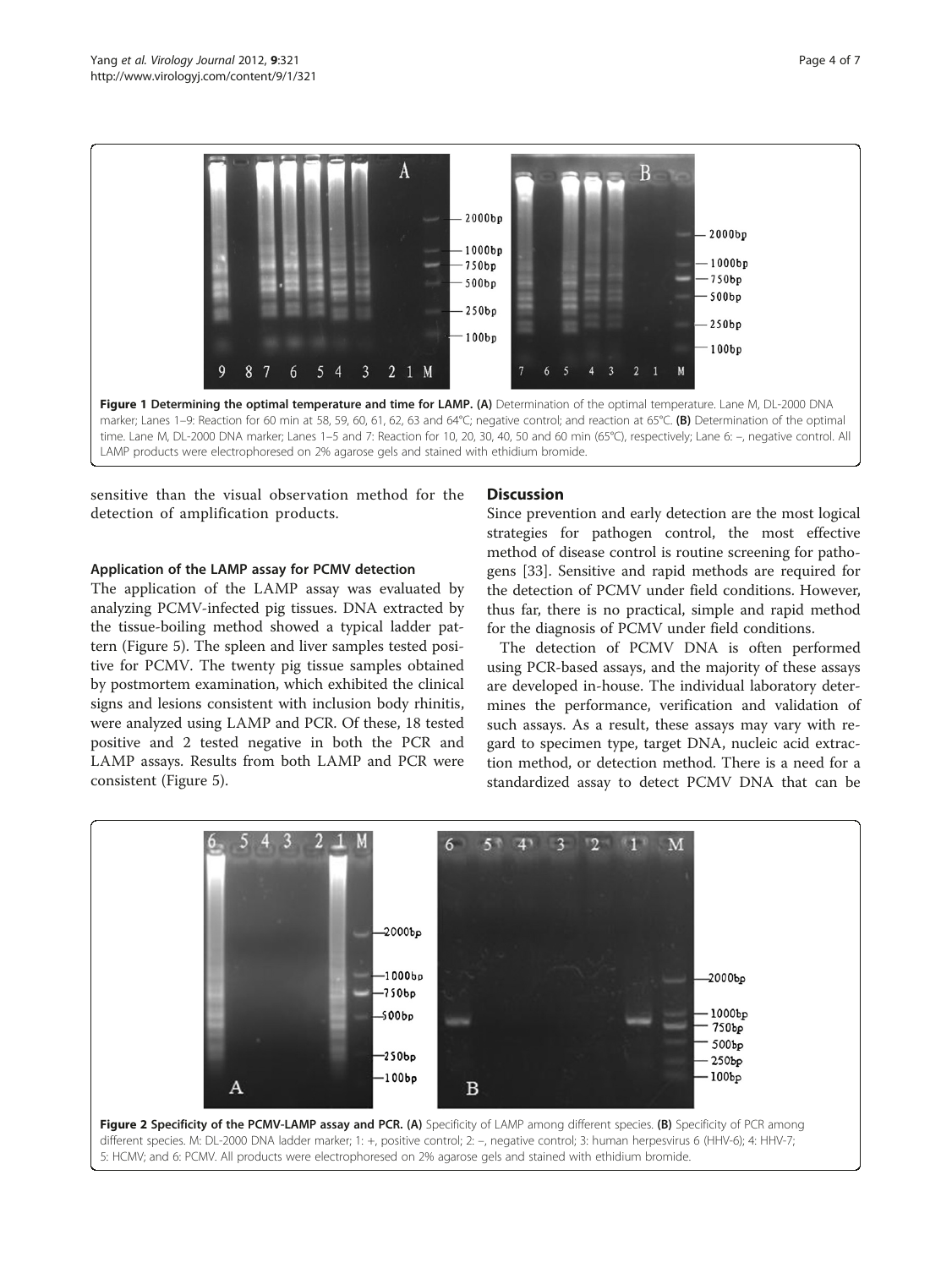<span id="page-4-0"></span>

broadly applied in clinical practice and enable the establishment of clinically significant cutoffs [\[34\]](#page-6-0).

LAMP has successfully been used to diagnose pathogenic infections in humans and animals [\[35,36](#page-6-0)]. In our study, no cross-reaction with the other viruses tested was noted in the LAMP assay, similar to the case with PCR. Furthermore, the specificity of LAMP was not affected by non-target genomic DNA in the reaction mixture, which is a highly desirable trait in a diagnostic system [\[21](#page-6-0)]. As shown by the results of the present study, the LAMP method was highly sensitive for the detection of PCMV. Consistent with previous reports,



of the reaction mixture after the addition of SYBR Green I. 1–5, reaction carried out using 10-fold serial dilutions of standard PCMV DNA  $(1.0 \times 10^3 \text{ copies/}\mu\text{L})$ : 1:  $1.0 \times 10^{-1}$ , 2:  $1.0 \times 10^0$ , 3:  $1.0 \times 10^1$ , 4:  $1.0 \times 10^2$ , and 5:  $1.0 \times 10^3$  copies/ $\mu$ L.

LAMP showed the same level of sensitivity as PCR [[37,38\]](#page-6-0).

The optimal conditions for PCMV detection by LAMP were determined to be 63–65°C for 40 min. However, the LAMP assay involves fewer steps than the PCR assay, and does not require expensive equipment to attain a high level of precision [\[39](#page-6-0)]. The LAMP assay is more rapid than PCR for the detection of animal

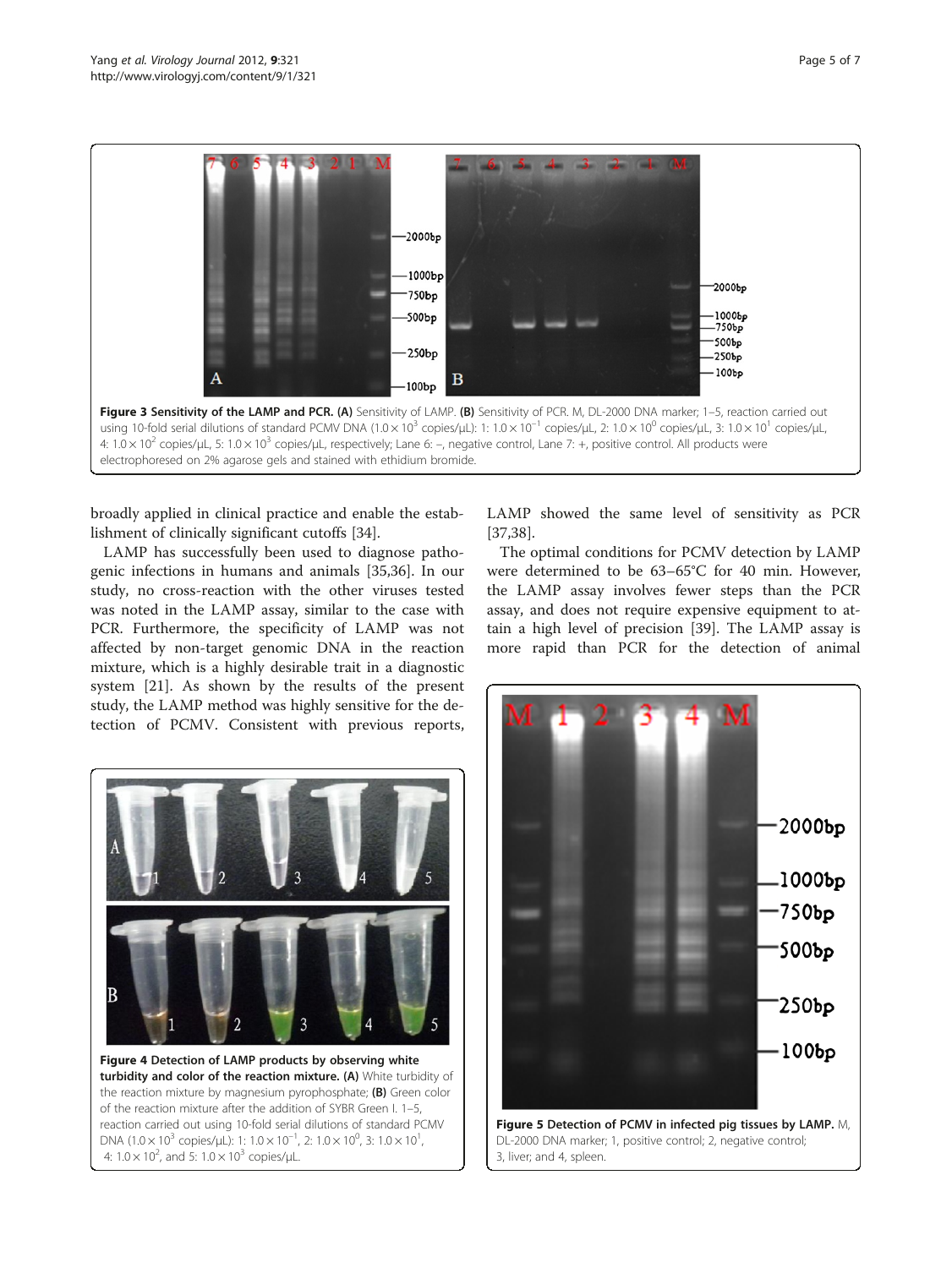<span id="page-5-0"></span>pathogens, which requires at least 2–3 h for detection [[37\]](#page-6-0). The time required for diagnosis is considered crucial for the diagnosis of pathogenic infections, making LAMP the obvious choice for diagnosing PCMV. In addition, LAMP is ideal for on-site testing, particularly in situations where time is a critical factor, such as when material is subject to quarantine controls.

Furthermore, in the LAMP assay, amplification can be detected as fluorescence by the naked eye, indicating that this assay can be applied in the field. The appearance of color change indicating a positive result occurs after the addition of SYBR Green I; this is a simple and effective method of detecting LAMP amplification products, eliminating the need for gel electrophoresis and ethidium bromide staining [[27\]](#page-6-0). The orange color of the dye changes to green under natural light in the case of a positive reaction [[40](#page-6-0)]. The sensitivity of detection based on the presence of white turbidity was inferior to that based on the color change with SYBR Green I or electrophoresis (Figures [3](#page-4-0) and [4](#page-4-0)); ten-fold more copies of template DNA are required so that a positive reaction in terms of white turbidity can be visually detected. Quantitative detection is difficult in the LAMP assay, but inspection with the naked eye is simple and rapid. LAMP can potentially be used under field conditions even by non-specialists (for example, to carry out surveillance at ports of entry or in the nursery industry) and in small or regional laboratories where nucleic acid-based testing is not currently performed and equipment is limited [\[41](#page-6-0)]. No expensive equipment is necessary to obtain a high level of precision equivalent to or greater than that obtained with other PCR techniques. Therefore, this method of detection may facilitate the application of LAMP, especially in the field, where the availability of equipment and expertise may be limited.

A previous study has reported that earlier detection of infection results in earlier treatment and consequently, earlier recovery [\[37](#page-6-0)]. Our final goal was to establish a simple and rapid diagnostic method for the specific detection of PCMV under field conditions. To perform LAMP under field conditions, it is crucial to have a suitable nucleic acid extraction technique that requires minimal equipment and can produce sufficient DNA within a short time. The only equipment required in the LAMP assay is a water bath; this is essential for both DNA preparation and nucleic acid amplification. Thus, the LAMP assay can be adopted in most situations where a rapid diagnosis is required, without the need for complicated equipment and technical training. Thus, LAMP is a more rapid method of detection than PCR, even when the PCMV titers are very low. This is due to the high sensitivity of LAMP and its detection limit of approximately 10 copies. We recommend that this technique be applied routinely for the early detection of PCMV, so

that adequate countermeasures can be adopted before infections become epizootic [[31](#page-6-0)]. Nevertheless, it must be clarified that the viral copy numbers in this study are not accurate, because we did not use a purified recombinant plasmid containing the target gene for these assays. Further studies with a purified recombinant plasmid are required to improve this assay technique.

In summary, the LAMP protocol described here is a new, inexpensive, and rapid method with high sensitivity and specificity for the detection of PCMV. No complicated technical operations, experimental conditions, or special equipment is required for this technique; only a simple water bath is necessary. Therefore, LAMP is an advantageous diagnostic tool for the specific detection of PCMV infection in animals under laboratory and field conditions.

#### Competing interests

The authors declare that they have no competing interests.

#### Authors' contributions

JLY, ZHL, SHZ and RY carried out most of the experiments and wrote the manuscript. MW critically revised the manuscript and the experiment design. All of the authors read and approved the final version of the manuscript.

#### Acknowledgments

This work was supported by the Fund for Chongqing Key Programs for Science and Technology Development (Application technology research and development, cstc2012gg-yyjsB80005); Key Laboratory breeding project of animal epidemic disease and public health on veterinary of Guizhou province(Z113223); Fund for Chongqing Agriculture Development (11405); National key Technology Research and Development Program of the Ministry of Science and Technology of China (Grant No. 2010BAD4B01-8) and earmarked fund for Modern Agro-industry Technology Research System (No. CARS-43-15).

#### Author details

<sup>1</sup>Chongqing Academy of Animal Science, Chongqing 402460, China. <sup>2</sup>Animal Science College of Guizhou University, Guiyang, Guizhou 550025, China.

Received: 1 April 2012 Accepted: 21 December 2012 Published: 29 December 2012

#### References

- Done JT: An "inclusion-body" rhinitis of pigs. Vet Rec 1955, 67:525-527.
- 2. Goltz M, Widen F, Banks M, Belak S, Ehlers B: Characterization of the DNA polymerase loci of porcine cytomegaloviruses from diverse geographic origins. Virus Genes 2000, 21:249–255.
- 3. Fishman JA, Rubin RH: Infection in organ-transplant recipients. New Engl J Med 1998, 338:1741–1751.
- 4. Widen F, Goltz M, Wittenbrink N, Ehlers B, Banks M, Belak S: Identification and sequence analysis of the glycoprotein B gene of porcine cytomegalovirus. Virus Genes, 23:339–346. 6. 4.
- 5. Corner AH, Mitchell D, Julian RJ, Meads EB: A generalized disease in piglets associated with the presence of cytomegalic inclusion. J Comp Pathol 1964, 74:192–199.
- 6. Ohlinger V: In Herpesvirus Diseases of Cattle, Horses, and Pigs. Edited by Wittmann G. Boston: Kluwer; 1989:326–333.
- 7. Rupasinghe V, Iwatsuki-Horimoto K, Sugii S, Horimoto T: Identification of the porcine cytomegalovirus major capsid protein gene. J Vet Med Sci 2001, 6:609–618.
- 8. Edington N, Plowright W, Watt RG: Generalized porcine cytomegalic inclusion disease: distribution of cytomegalic cells and virus. J Comp Pathol 1976, 86:191-202.